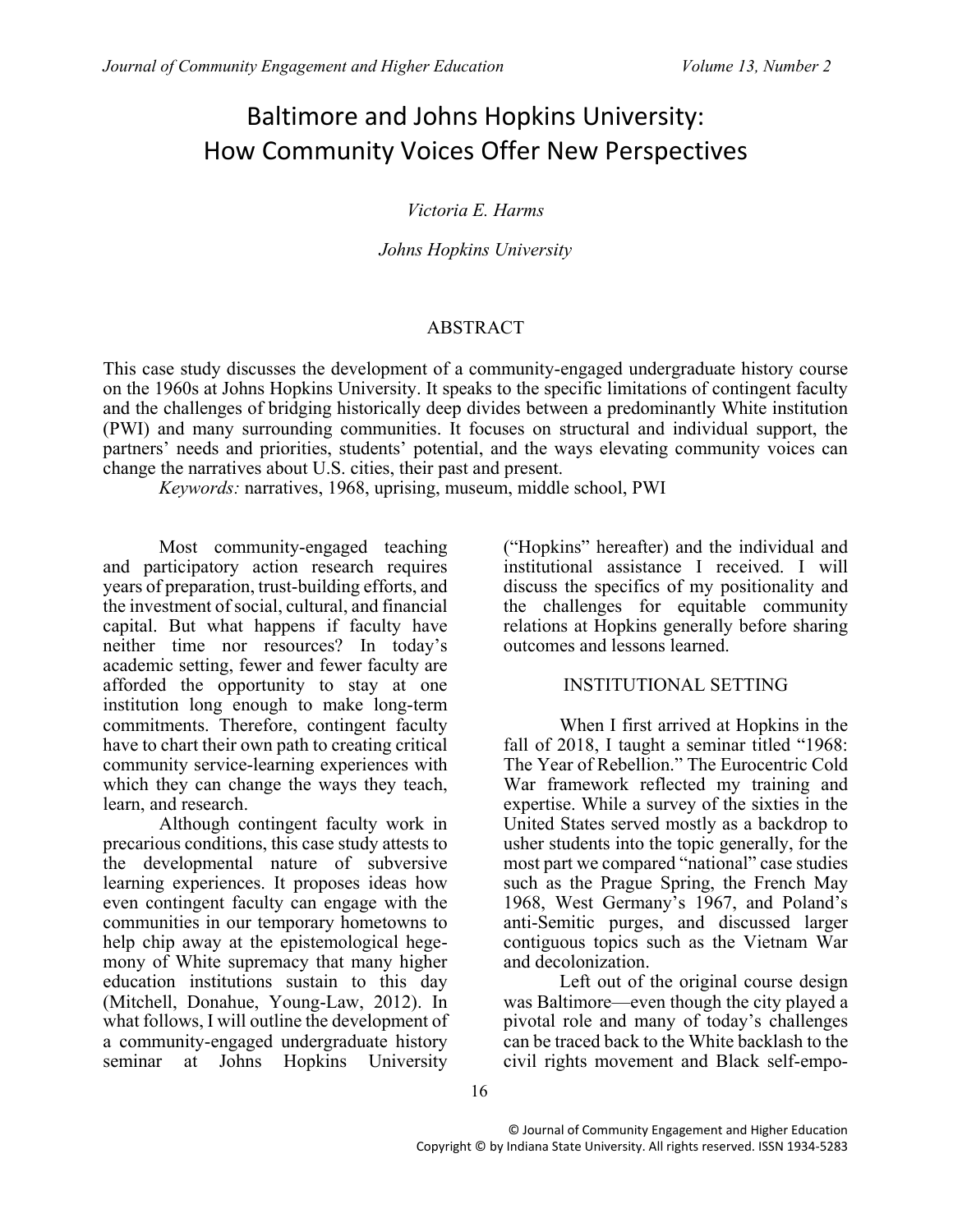werment in the 1960s and '70s (Levy, 2018). The Eurocentric course design did injustice to the history of Baltimore and its communities, to my students' interests, and contemporary concerns. As it stood, the class—exacerbated by the socio-cultural set-up of Hopkins as such—perpetuated White privilege.

Historically, Johns Hopkins' relationships with the communities of Baltimore have been, to say the least, fraught. Exploitative research, displacement of local communities, and the frequent absorption of public resources have marked the trail this private institution has left in the city (Skoot, 2010; Gomez, 2019). Despite recent attempts at diversification and declarations of community commitment, Homewood Campus, where I teach, has remained a White space, the proverbial ivory tower in a majority African American city (Daniels, 2020; Johns Hopkins University, 2017).

Feeling uneasy about my course, in December 2018 I found myself listening to a presentation on community-based learning (CBL) by Dr. Shawntay Stocks, the assistant director for Engaged Scholarship at Hopkins' Center for Social Concern (CSC). Dr. Stocks introduced the principles of CBL, such as equity, reciprocity, and sustainability (Stoecker & Tryon, 2009). Assistant Professor Dora Malech illustrated these points with a multi-year-poetry writing seminar she runs in collaboration with the Writers in Baltimore Schools and the CSC. It was apparent that CBL had the potential to counteract the inequitable power hierarchies between Hopkins and many of the communities in the city and propose alternatives to a predominantly White epistemic system that I, too, upheld in my classroom. As a counterexample, the seminar was to demonstrate that ignoring, silencing, and even destroying communities of color was not only unjust but detrimental to the intellectual and personal progress of Hopkins' students. Cutting community voices out deprives them from gaining a fuller understanding of history, of how structural racism and White privilege operate within society and have often shaped the relationship between

institutions of higher education and communities surrounding them.

As a foreigner, a White European and recent arrival to Baltimore, I lacked not only the social capital in form of connections to local communities, but also the expertise in working with them. Fortunately, Dr. Stocks embraced the tentative idea of enhancing the 1968 seminar by adding CBL-elements in the fall of 2019. It quickly transpired that her professional advice would help me tackle the challenges of my positionality and prepare me for a mutually beneficial, respectful engagement with community partners. The endeavor promised new professional and practical competencies and opened up novel opportunities for students to learn and grow. Close counseling through the CSC was aimed at reassessing faculty positionality, teaching competencies, and preempting the pitfalls of entrenched pre-existing mentalities of racist essentializing and "othering" (Becker & Paul, 2015).

During the annual first year orientation, students are actively discouraged from leaving campus. Additionally, the strenuous study regiment and constant focus on resumébuilding hardly leaves time to explore Baltimore independently beyond the so-called "white L," the wealthy neighborhoods stretching from Homewood Campus to the Inner Harbor (Brown, 2016, 2020). Nevertheless, the great interest in tutoring and service programs among students suggests that not all agree with the administration's characterization of Baltimore and seek alternative solutions to the city's myriad challenges.

In February 2019, the idea received new urgency when the Maryland General Assembly held hearings on a bill that would grant Hopkins its own private police force. The university administration's plan was met with resistance from activists, faculty, and students alike. In a city notorious for police violence toward people of color (most prominently Freddie Gray in 2015), where millions of dollars are spent on surveillance and police overtime, a private police for Hopkins threatens to preserve the status quo if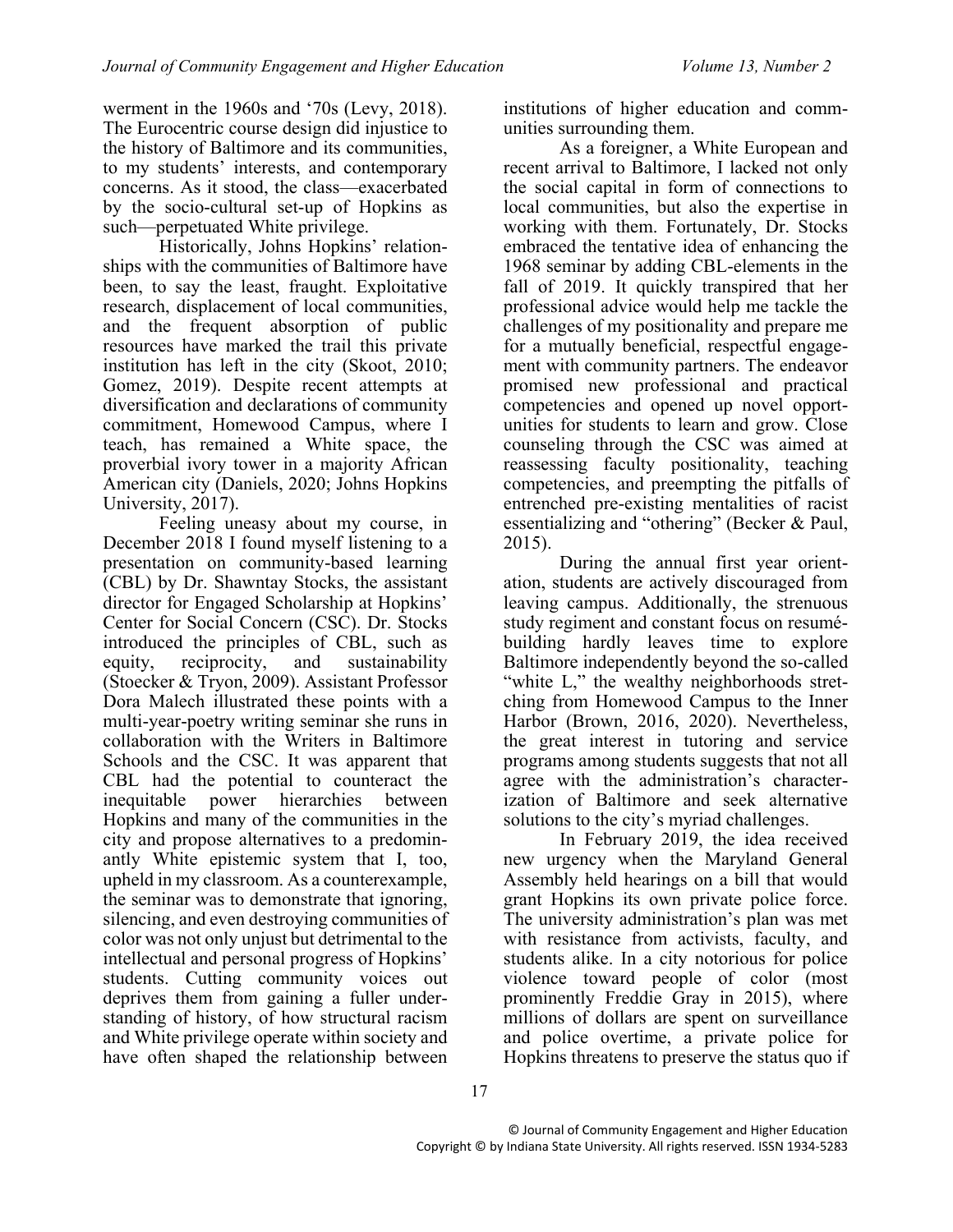not further entrenchment (i.e. White privilege at the expense of everyone else) (Williams & Goldstein, 2016; Noor, 2019; Editorial Board, 2020). The president justified the creation of a private police force by suggesting that Baltimore was inherently dangerous and threatening. The bill was passed on April 1, 2019, reinforcing the notion of a fortress, of "us versus them." The plan, which was put on hold in June 2020, pandered to the assumption that only strangers, non-affiliates from the city at large, bring crime and violence to "our" campus and adjacent neighborhoods. The equation of crime with people of color is implicit, compounded by the racial profiling students of color have reported and Baltimore's reputation as "crime-infested," a "murder capital" that is a *de facto* majority African American city. The administration chose to resolve the ensuing five-week-long student occupation of an administrative building on Homewood campus by calling in the Baltimore City Police and having four of its students arrested (Anderson, 2019).

# INSPIRATION AND PREPARATION

In March 2019, in the midst of the protests against the private police, Dr. Stocks held a workshop titled "Faculty Positionality and Community-based Learning" to draw attention to foundational questions such as: "What does it look like to share power with students and the community in the class? How do we ensure ongoing collaborations throughout the semester? How do we present our community partner as co-educator/co-professor for the course?" (Stocks, 2019). Such trainings proved crucial for competence and capacity building.

The workshop was the beginning of months of continuous self-assessment. Not only are our identities complex and positionality always relational but community engagement also confronts us with how others see us. Regular consultations proved indispensable for myself as instructor and paved the way for a critical pedagogy and an unexpected servant leadership experience (Jeyaraj & Gandolfi,

2019). Guided reflection and constructive criticism during meetings with Dr. Stocks and other CBL faculty helped me reassess my positionality, precisely identify the objectives of our community engagement, and tackle the challenges specific to this institution and this city (Muhammad et al., 2015).

To train instructors, the CSC offered discussions that combined and alternated between theories and case studies. For instance, Dr. Jean Lee Cole presented a food justice project at nearby Loyola University. Dr. Jennifer Kingsley discussed "Housing Our Story," a project she had recently concluded in collaboration with Professor Nathan Connolly, Dr. Shani Mott, and Sheridan Libraries. To counter the traditional archival silences PWIs enforce, the three instructors and their students had interviewed Hopkins staff, many of them working in the security and catering services (Pettit, 2019). Throughout the fall of 2019, Dr. Joseph Plaster, another CBL Faculty Fellow, organized the "Public Humanities Speaker Series," which hosted Dr. Lawrence Brown (Morgan State), Dr. Brett Stoudt (City University of New York), Dr. Stéphane Martelly (Montreal), and Dr. Nicole King (University of Maryland Baltimore County) (Plaster, 2019). Their projects, although different in size, aspirations, and partner demographics, offered lessons, models, and, most importantly, inspiration. They challenged my own attitudes, highlighted structural and personal limitations, and helped me think through larger issues of social justice. Many presentations offered opportunities of selfreflection, discussions of White (and) institutionalized privilege, and lessons of the developmental nature of such projects. Moreover, these events created a sense of solidarity among community-engaged faculty and shaped a new culture of understanding, teaching, and learning on campus that helps us move away from a predominantly White culture and narrative.

Respect for Baltimore and its communities warranted self-education and a closer study of the city's history. For the 40th anniversary of 1968, the University of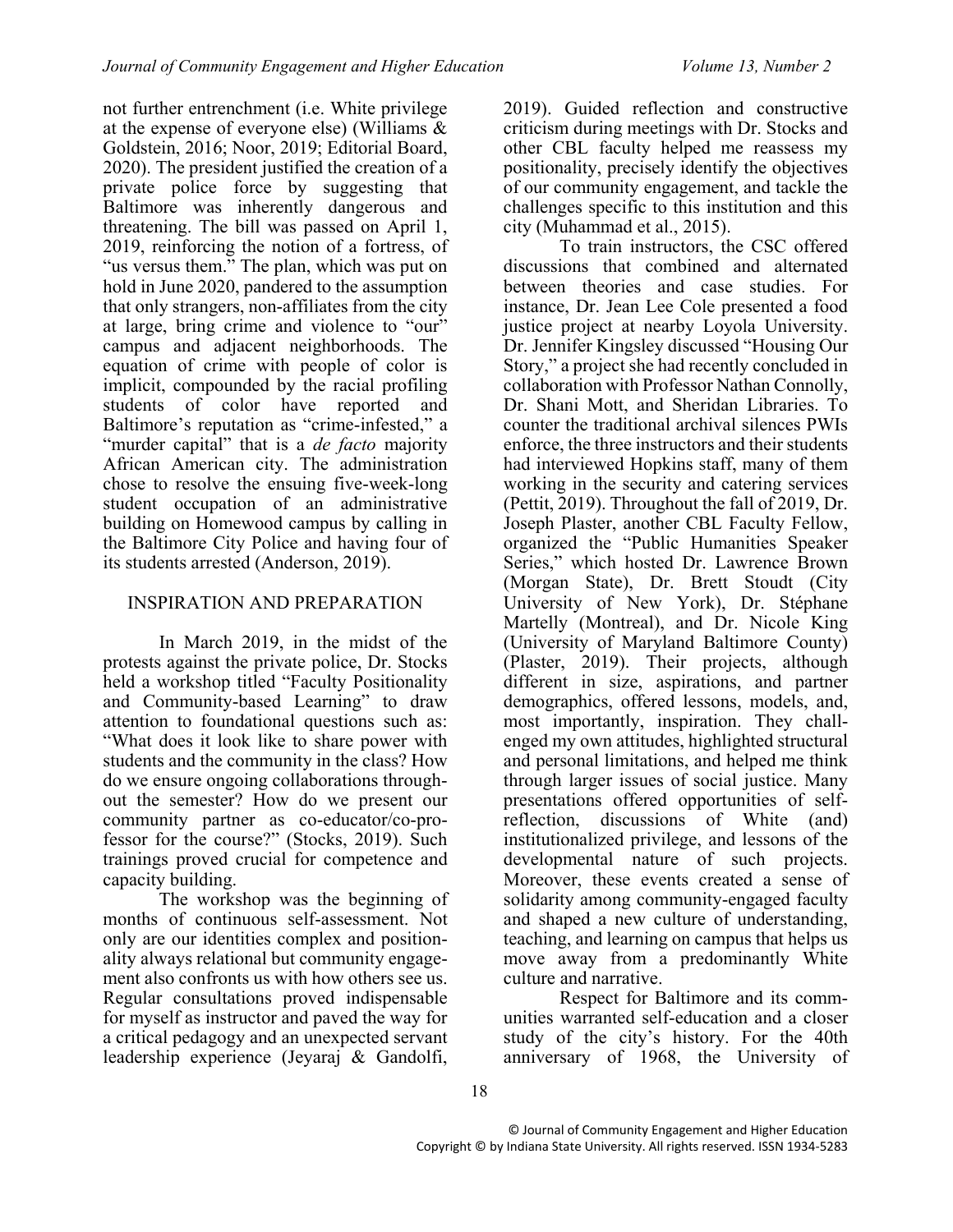Baltimore (UB) had spearheaded a model research project, which resulted in a comprehensive open access online resource and the anthology *Baltimore '68: Riots and Rebirth in an American City* (Elfenbein, 2009; Elfenbein, Hollowak, & Nix, 2011). This project inspired Peter Levy's paradigmatic *The Great Uprising: Race Riots in Urban America in the 1960s* (2018). Levy's chapter on Baltimore demonstrates how persistent anti-Black policies and a growing White backlash preceded the uprising of April 1968. Hopkins' own university archive presented the picture of an activist campus beyond my imagination—a legacy that, just like its misogynist and racist policies, has been largely neglected in official histories (Hollmuller, 2018). Meanwhile, the administration defended the reverence shown for former president Steven Bowman, who oversaw anti-Jewish quotas at a time when Hopkins educated White men (almost) only, and the Hopkins alumnus and former U.S. President Woodrow Wilson, after whom a prestigious undergraduate research fellowship is named (Editorial Board, 2019). Despite protests, their busts still sit in prominent places on a campus once owned by the Carroll family who enslaved people of color on the very premises (a fact Hopkins publicly acknowledges). Only the countrywide protests of 2020 initiated a rethinking of the official position. Reverence for such figures without acknowledging their racism and silence about resistance consolidate the university as a White space. It shows how a White narrative and culture is maintained despite verbal commitments to diversity and changes to the makeup of the student body.

The UB project encouraged me to focus on elevating voices in the community and changing the (White) narrative about the 1960s and protests in Baltimore generally. Powerful institutions like Hopkins, a private research university, have long analyzed and catalogued communities of color and have made policy recommendations to solve social "problems," real and constructed, without reflecting their own roles (Doerr, 2019). Often

scenarios, in which White scholars and researchers assess communities for the benefit of their own careers and institutions, have been guided by deficit-oriented thinking (Yancy, 2017; Gordon da Cruz, 2017). Thus, my goal was not a traditional service-learning experience, in which charity might be mistaken as social justice, but critical community engagement and a *subversive* learning experience, which undermines the existing power structure and epistemological hierarchies (Mitchell, 2020).

## FINDING PARTNERS

Throughout the spring of 2019, in search of potential partners, I attended activist events in various locations in the city (Impact Hub, Baltimore Community Mediation Center, Red Emma's, etc.), including the Reginald F. Lewis Museum for African-American History and Culture in Maryland. Some of the local community leaders and activists refused to work with Hopkins out of concerns they might lend a historically exploitative instituteion undue legitimacy. Acknowledging and expressing understanding for such reserveations became part of my introduction.

Eventually, I developed two proposals that might appeal to community partners and would allow them to benefit equally and codetermine the specifics: 1) a joint 1960sthemed museum visit with a Baltimore City public school, and 2) a public roundtable with eyewitnesses of Baltimore in the 1960s. Both events were to take place off campus to highlight our commitment to leaving our campus fortress, engaging with others, and creating more equitable relationships. Moving off campus also afforded my students the opportunity to experience an environment other than campus. After months of searching and worrying, I was relieved that the Lewis museum's educational program manager, Terry Taylor, generously agreed to host not just one but both of the events I proposed.

Different gatekeepers recommended a teacher at Graceland Park/O'Donnell Heights elementary and middle school by the name of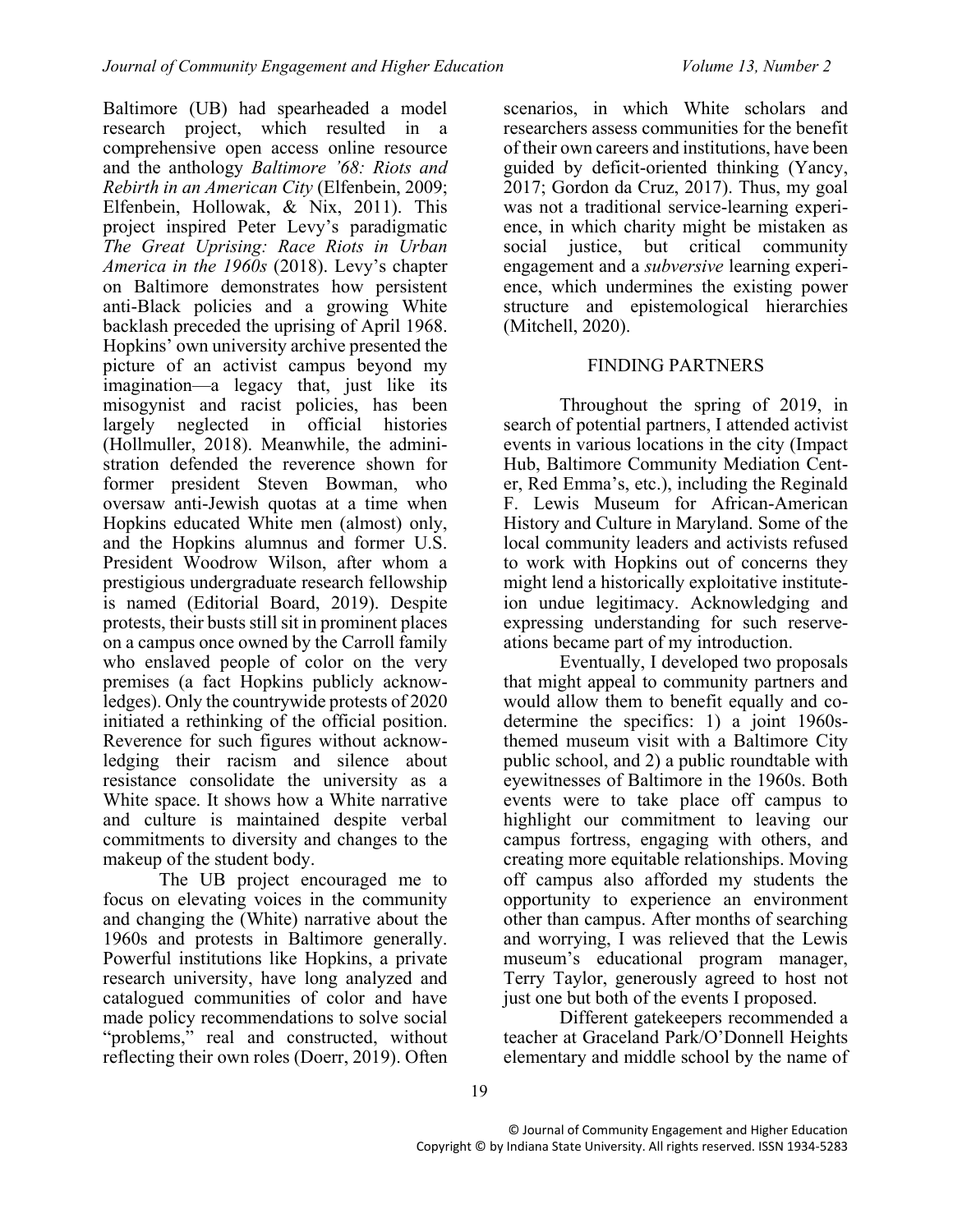Dr. Amy Rosenkrans, a social science teacher and a former Director of Humanities for Baltimore City Public Schools. Terry Taylor and Dr. Rosenkrans knew each other well and in August all three of us met to discuss the joint museum visit. We planned a scavenger hunt through the permanent exhibition, followed by group work with primary sources. Dr. Rosenkrans proposed inviting eyewitnesses for her seventh graders to interview too. To create a more sustainable relationship, we decided to organize a Homewood campus tour in the spring of 2020 at Hopkins' expense. We wanted to give the middle schoolers, many of whom come from families with recent experiences of immigration, the opportunity to visit our campus, engage with our students for a second time, and learn about the resources available. Ultimately, we wished to inspire them to consider college a viable option and familiarize them with campus life and processes such as admissions and financial aid.

## SEMINAR START AND OTHER **CHALLENGES**

Although the CSC provided an institutional framework and some financial support, I needed to acquire additional funding: My students' museum entrance fees had to be covered and the participants in the roundtable were to be remunerated for their time and expertise. Fortunately, Professor Lawrence Jackson and Dr. Kali-Ahset Amen agreed to co-fund our community events through the Billie Holiday Project for Liberation Arts, which supports research and cultural-educational events about and with the communities of Baltimore.

Once the semester started, my initial worries about how students might react dissipated: Either the current generation of Hopkins students is generally more openminded and inclined to transgressing traditional boundaries, or the new seminar title, "The Year 1968: Rebels, Revolution, and the Right-Wing Backlash," attracted a specific cohort predisposed to activism and community engagement. In fact, the composition of this

seminar proved more diverse across gender, race, religious, and social identities than one commonly expects at Hopkins. Additionally, many had already been or were currently engaged in community services.

Prior to the museum visit, we discussed our partners' expectations, interests, and needs as well as our own institutional positionality vis-á-vis the two partners, the museum, and the middle school. The majority was aware of Hopkins' history of exploitation and displacement. Several knew of Henrietta Lacks, a woman of color whose tissue was harvested for research without her consent. Another undergraduate student came in to share his recent work on the displacement of communities in Baltimore's Middle East neighborhood for the expansion of Hopkins Medical Center. We discussed how we may not personally be responsible for Hopkins' past, but through our institutional affiliation we are tied to this history and are, willing or not, beneficiaries thereof. This perception often shapes the way others in the city perceive Hopkins affiliates. We collectively concluded to acknowledge this legacy and work toward healthier engagements with the communities in Baltimore.

In October 2019, we finally met the 35 students from Graceland Park/O'Donnell Heights. The diversity of my classroom and the students' past experiences proved an asset in lowering the barriers between college and middle school students. We matched ESL students with those Hopkins students who had grown up bilingual themselves (and those who had learned Spanish in school). As an icebreaker, we played "living statistics," a quick, interactive game to discover common ground between supposed strangers. Everyone was asked to line up according to their birthday, the number of siblings, and the number of languages they knew. It was a "happy mess" as everyone scuttled across the room and started talking to each other.

Next, we split the over 60 college students and middle schoolers into groups of four or five. They either went on the scavenger hunt or worked on primary sources, mostly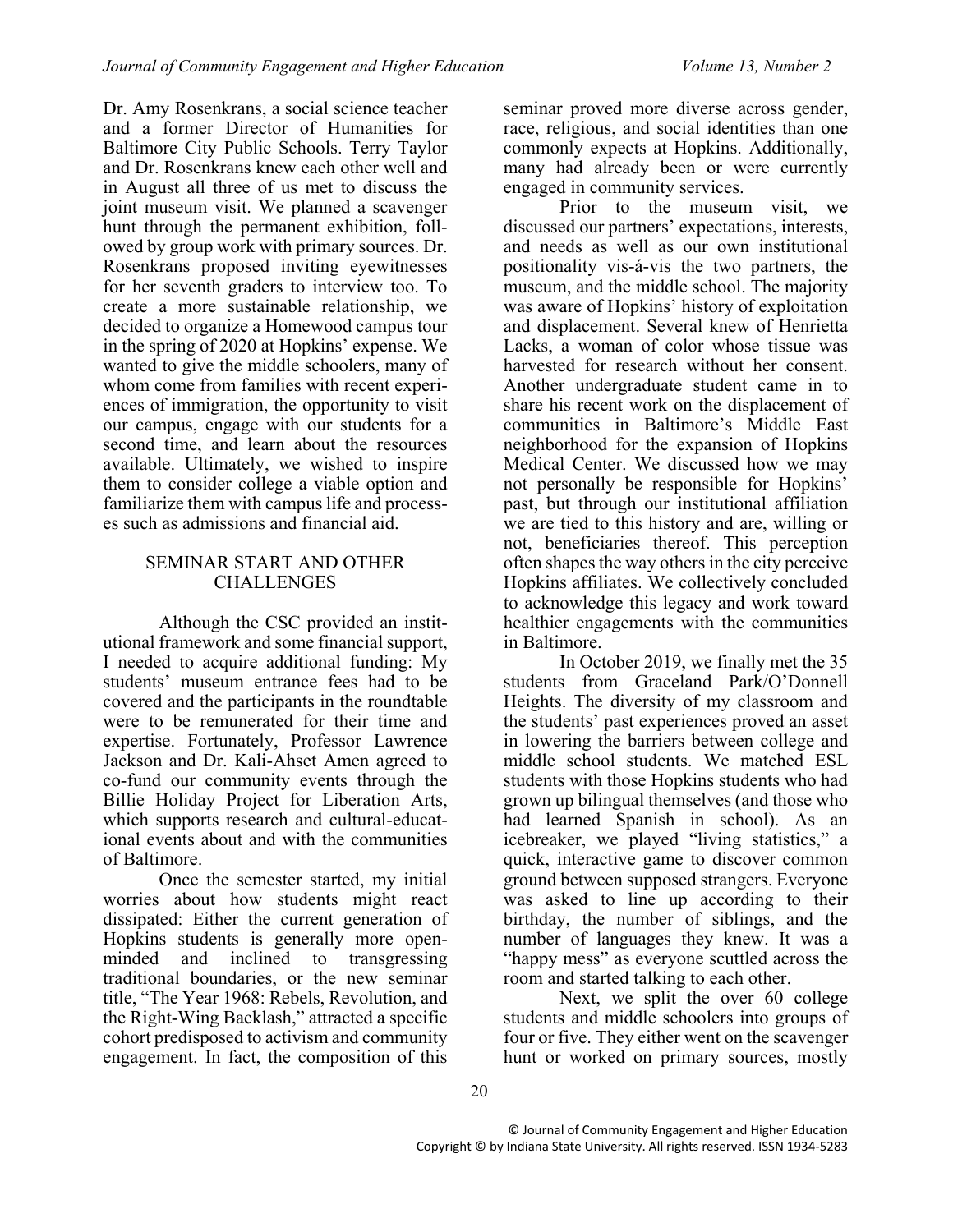photos from the *Baltimore Sun* and the university archives from the 1960s. Dr. Rosenkrans had frontloaded information about segregation, racism, and the Civil Rights Movement. The Hopkins students resolved to "only" facilitate the conversations, ceding the floor to the middle schoolers who showcased their knowledge and aptitude in working with the sources. Finally, three speakers—Ralph Moore, a Hopkins graduate of 1974 and lifelong racial justice advocate; Robert Bell, the first African American judge on the Maryland Court of Appeals; and Joyce Dennison, a Morgan State alumna and U.S. veteran shared their memories of growing up in Baltimore and working to effect change. All three encouraged the students to take action in the face of the lingering social injustices in this country.

A week after the visit, Dr. Stocks, the CSC's Assistant Director, joined our class for a debriefing. The students took the opportunity to reflect on the content of the exhibition and the group work as well as their engagement with the students. They shared some of their observations and, without actually being prompted to do so, reassessed their own positionality vis-à-vis the communities of Baltimore, their home institution, and our new friends from Graceland Park/O'Donnell Heights.

## ROUNDTABLE AND FURTHER **CHALLENGES**

On multiple occasions, the roundtable, scheduled for two weeks after the museum visit, almost failed. Since I had no clue about potential eyewitnesses, I resorted to reaching out to three Hopkins faculty members, all scholar-activists and people of color. Unfortunately, I found myself perpetuating a troubling injustice that is commonplace at PWIs: a White faculty member asking colleagues of color to share their sociocultural capital without benefit to themselves. Even more troubling was that they were the only ones in a position to respond to that inquiry. Two recommended reaching out to

Eddie Conway, a former Black Panther who was framed by the FBI and incarcerated for over 42 years (Democracy Now, 2011). Conway now serves as executive producer of The Real News Baltimore and often hosts a biweekly roundtable, "Real Talk Tho," at Ida B's, a soul food restaurant in downtown Baltimore. After I had attended several of the roundtables, Mr. Conway suggested we talk on the phone. What led him to agree was his lifelong commitment to youth education and that maybe I was not just another White person from Hopkins seeking superficial brief encounters that would console White guilt but leave the existing structures intact. From his autobiography I knew he had been stationed at a U.S. Army base not far from where I had grown up (Conway, 2011).

In September, the one female eyewitness, a Hopkins graduate of 1970 who had been a Freedom Rider in 1964-65, unexpectedly dropped out. Fortunately, she was the one who recommended Ralph Moore. Although both men, Mr. Moore and Mr. Conway, were born in the neighborhood of Sandtown-Winchester, their lives took very different routes, which promised a consciously critical conversation. Just days before the event, one of the participants excused himself because of a scheduling mistake. Our partners at the Lewis Museum were displeased and considered cancelling the event altogether. Fortunately, we were able to reschedule for a week later and, thanks to Dr. Stock's mediation, even managed to invite an additional speaker, the culture activist Denise Griffin-Johnson, also born in Sandtown-Winchester. As a woman of color over a decade younger, Mrs. Johnson offered views complementary to those of the two men. A food justice and youth empowerment activist by the name of Dominique Hazzard, who works on a PhD project about Black-owned businesses in Anacostia, agreed to moderate the roundtable. Unlike most of the audience, all of the speakers had been in Baltimore during the uprising in 2015 following the death of Freddie Gray in police custody.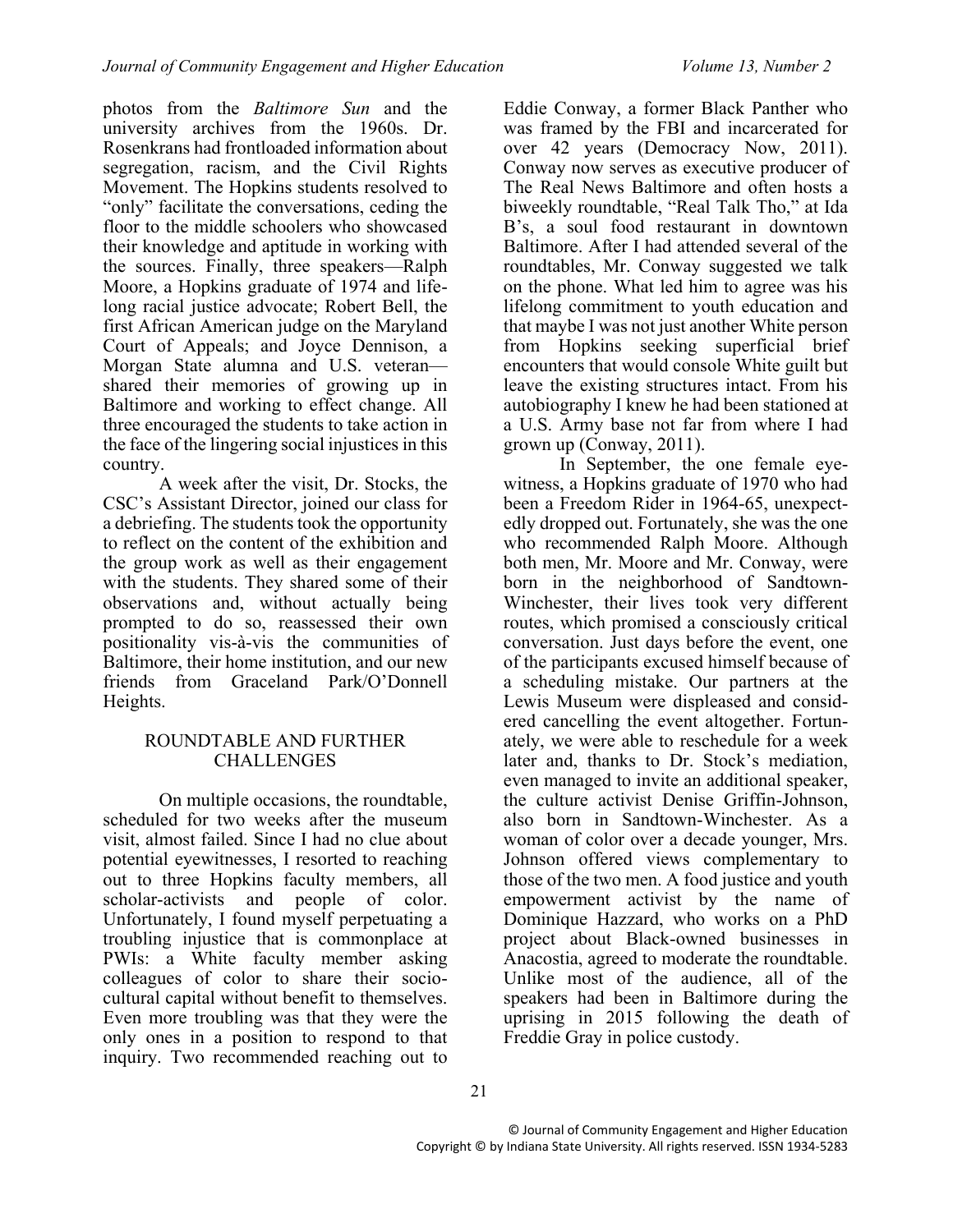To get the roundtable started, mindful of their agency, Ms. Hazzard invited the eyewitnesses to introduce themselves. Ninety minutes of captivating exchanges exposed the cultural capital residing in the communities of Baltimore, represented by the three speakers. Evoking the roundtable's title, "Baltimore '68: Memories and Legacies," Mrs. Johnson for instance recalled the shock she felt when confronted with the excessive police and troop presence both in April 1968 *and* in April 2015. The speakers shared their experiences and opinions freely and used the space and their own voices to address such fundamental aspects of the African American experience as structural and everyday racism, school (de)segregation, and excessive use of violence toward people of color.

## **CHALLENGES**

Communication had its challenges. Emails went unanswered or only partly read. One such instance almost foiled the idea of a *public* roundtable, when the museum newsletter announced single tickets for the event would cost \$12. It seemed detrimental to the idea of making the event as accessible as possible. However, we also did not want the museum to incur extra costs for collaborating with Hopkins. Thus, we agreed on a discount code for students that brought the fee down to \$5. For outstanding costs, the museum was compensated from my research funds.

An honest reckoning has to address the fact that we failed to attract media attention, which had been our partners' expressed wish. Invitations to the official Hopkins news portal and the student newsletters went unanswered. The Hopkins Media Office, which informs local reporters about such events, deemed the roundtable "unattractive." Moreover, hosting the event off-campus was almost selfdefeating. Despite vigorous campaigning, I was unable to convince a single Hopkins faculty member to join us for the 6 p.m. roundtable in downtown Baltimore. Nevertheless, 50 people showed up, meaning regular guests, including Morgan State students and

the South African filmmaker Kurt Orderson, actually outmatched "our" numbers.

## **CONCLUSION**

To conclude, I will highlight some findings from this case study with regard to my own role as instructor, the development of our projects in conjunction with our community partners, the benefits for the students, and the institutional framework. Being mindful of our partners' needs and resources, we had to be flexible and accommodating, including when needs and priorities changed. Creating sustainable, respectful relationships requires showing up also on occasions that do not immediately benefit us. As a result, unexpectedly, the course turned into a lesson of "servant leadership" for myself (Jeyaraj & Gandolfi, 2019). This case study shows how projects of critical community engagement rarely look the same at the end as at the beginning. Moreover, there is no "one size fits all" approach to subversive learning experiences and critical community engagement, which further highlights the importance of a support network and regular self-reflection. For contingent faculty it is important to discover related projects and learn from other examples, since our time for "trial and error" is limited. Bonding with and learning from like-minded faculty at our or other institutions of higher education provides support and inspiration and relieves us from the daunting sense of trailblazing.

Without our partners' support, the structural framework provided by the CSC, and Dr. Stock's guidance, this course would not have been feasible. The continuous assessment and critical feedback loop that Dr. Stocks, a quintessential "boundary spanner," provided was crucial for creating equitable, constructive relationships with our partners and preparing our students (Farner, 2019). Exceeding her institutional role, Dr. Stocks generously shared her expertise and advice and helped me navigate organizational hiccups, moments of despair, and the flaws of the existing institutional framework. Having a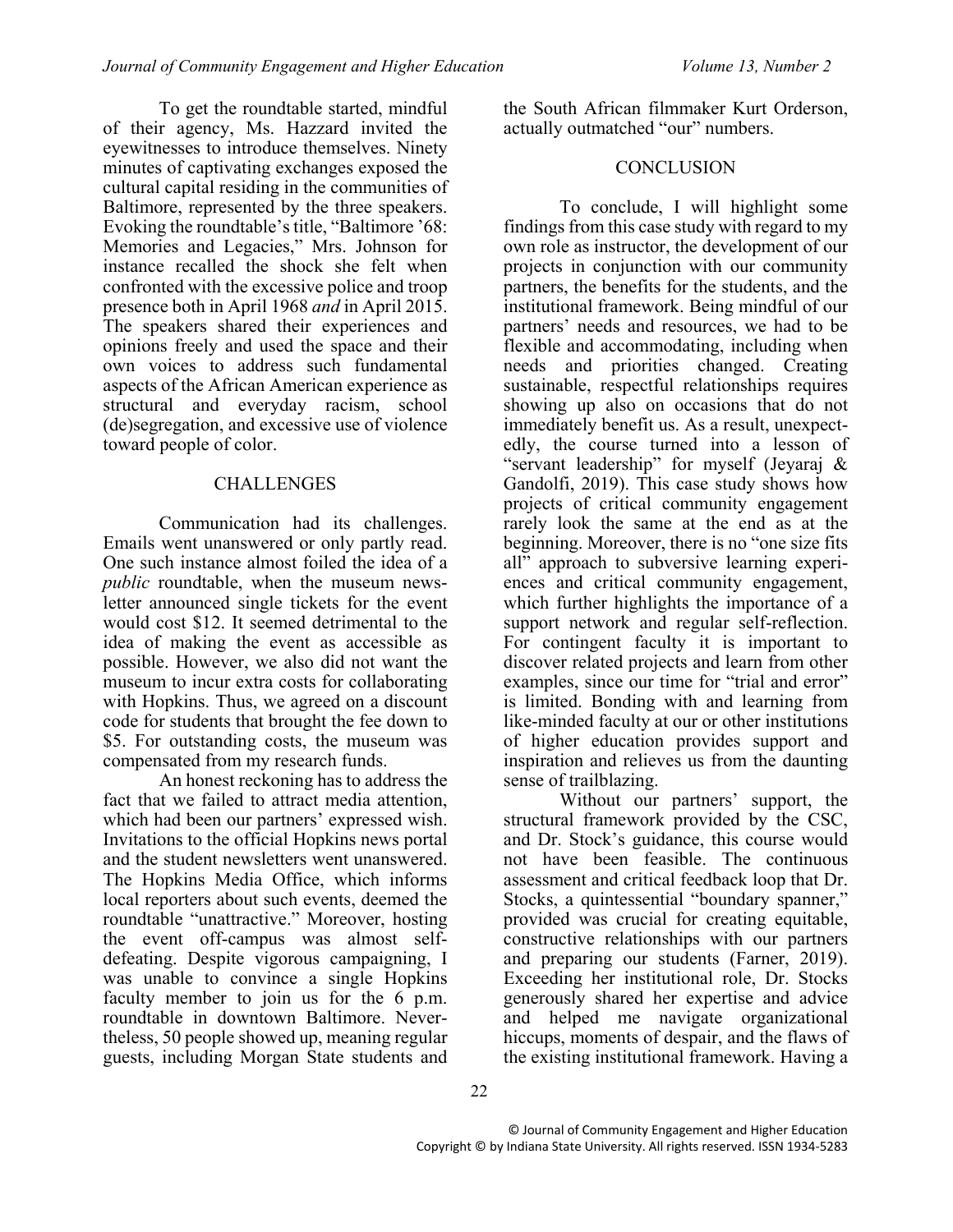competent, critical, and trusted sparring partner is, particularly for contingent faculty like myself, paramount. Learning from other CBL faculty helped refine my project and tackle some of the challenges inherent to community engagement, especially regarding White privilege (Bowen & Kiser, 2009). Solidarity among engaged faculty is paramount to changing the institutional culture. There is strength in numbers when it comes to pushing the institutional boundaries and acceptance of critical community engagement. In face of mostly token gestures toward racial equality and diversity but in the absence of a clear anti-racist commitment, only repeated demonstrations of the benefits for students, the institution, and Baltimore's communities can wear down the existing entrenchment.

Another important lesson I learnt was to trust my students. They were the greatest asset and source of inspiration. Their attitudes and awareness revealed how wrong I had been to excessively worry about reinforcing racist perceptions and entrenching White privileges (Mitchell, Donahue, & Young-Law, 2012). They seized the opportunities to leave the comfort zone of our campus and revisit the dominant narratives about Baltimore and the university. In light of the heterogeneity of the cohort, the work with community partners turned out to be immediately culturally relevant to them, a possibility I had completely underestimated. This generation may be very different, more involved, more engaged as the remarkable diversity during the often youthled protests this summer has shown. The students' final research projects reflected the impact of our critical community engagement: Many chose to write on issues—e.g. school integration, White flight, Governor Spiro Agnew—that had been raised during the roundtable or that they had encountered during the museum visit. The positive feedback, which the CSC surveyed in an anonymous class poll, has allowed me to draw more attention to CBL projects and advocate for increasing funding and enhancing the institutional framework. Unfortunately, the administration prevented the use of the data,

since we only asked for participants' consent to their use for research but not publication purposes. To my dismay, as the fall semester of 2020 moved to remote instruction due to the coronavirus pandemic, the faculty support program has been suspended.

Both community events elevated voices usually not heard in college education, particularly not at PWIs, and inverted the traditional academic knowledge hierarchies by making the community the asset holders, highlighting its social capital and non-traditional resources. The eyewitnesses precisely identified how White supremacy has shaped and often limited their lives. Thanks to our partners, we bridged the visible and invisible divides between campus and the communities of Baltimore, at least temporarily. It was one of many steps toward breaking down institutionalized inequities and White supremacy in education. That both sides benefitted from the events is illustrated by the fact that, despite Hopkins' suspension of the faculty support program and the challenges the pandemic poses, the Lewis Museum and two of the eyewitnesses agreed to build on our experiences, continue the partnership, and engage anew, even if only remotely, with college and high school students in the fall of 2020.

## REFERENCES

- Anderson, N. (2019, May 8). Arrests at Hopkins in protest over creation of campus police force. *Washington Post.*
- Becker, S., & Paul, C. (2015). "It didn't seem like race mattered": Exploring the implications of service-learning pedagogy for reproducing or challenging color-blind racism. *Teaching Sociology, 43*(3), 184–200.
- Bowen, G. A., & Kiser, P. M. (2009). Promoting innovative pedagogy and engagement through service-learning faculty fellows programs. *Journal of Higher Education Outreach and Engagement, 13*(1), 27–43.
- Brown, L. (2020). The black butterfly. The harmful politics of race and space in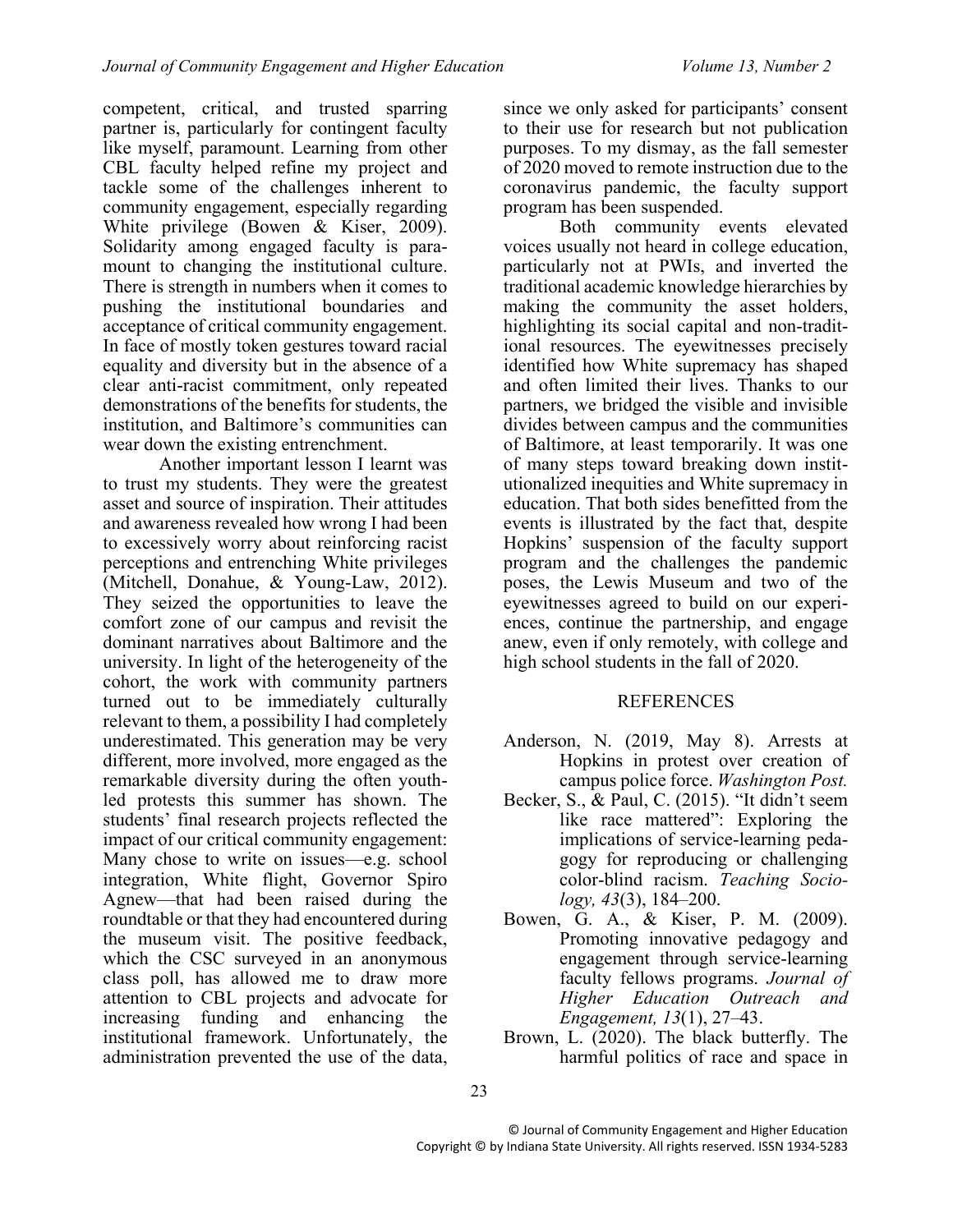America. Johns Hopkins University Press.

- Brown, L. (2016, June 28). Two Baltimores: The white L vs. the black butterfly. *Baltimore Sun.*
- Conway, E. (2011). Marshall law: The life and times of a Baltimore Black Panther. AK Press.
- Daniels, R. (2020, January 18). Why we ended legacy admissions at Johns Hopkins: Eliminating an unfair tradition made our university more accessible to all talented students. *The Atlantic*.
- Doerr, N. M. (2019). Subversive service learning: Shifting the locus of the problem. *Journal of Community Engagement and Higher Education, 11*(2), 46–61.
- Elfenbein, J. I. (2009). Bringing to life *Baltimore '68: Riots and Rebirth*–A how-to guide. *The Public Historian, 31*(4), 13–27.
- Elfenbein, J. I., Hollowak, T. L., & Nix, E. M. (Eds.). (2011). *Baltimore '68: Riots and rebirth in an American City*. Temple University Press.
- Editorial Board, (2020, June 16). Hopkins police force 'pause' signals that safety was never a key consideration: COMMENTARY. Retrieved January 25, 2021, from https://www.baltimoresun.com/opinion/editorial/bs-ed-0617 hopkins-police-force-20200616-mca xa7ute5dstgq7i3elvfopiy-story.html
- Editorial Board (2019, May 2). When will the university rename the Woodrow Wilson fellowship? *JHU Newsletter*.
- Democracy Now!. (2014, March 5). Exclusive: Freed ex-Black Panther marshall "Eddie" Conway on 44 years in prison and FBI surveillance [Video]. Retrieved January 20, 2020 from https://www.democracynow.org/2014/ 3/5/exclusive\_freed\_ex\_black\_panthe r\_marshall
- Farner, K. (2019). Institutionalizing community engagement in higher education: A case study of processes toward engagement. *Journal of Higher*

*Education Outreach and Engagement, 23*(2), 147–152.

- Gomez, M. (2019). Johns Hopkins University and the history of developing East Baltimore. In P. N. King, K. Drabinski, & J. C. Davis (Eds.), *Baltimore Revisited: Stories of inequality and resistance in a U.S. city* (pp. 243–256). Rutgers University Press.
- Hollmuller, A. (2018). A*ctivist campus: Johns Hopkins University in the age of protest.* Johns Hopkins Sheridan Libraries and University Museums. https://exhibits.library.jhu.edu/exhibit s/show/activist-campus
- Jeyaraj, J. J., & Gandolfi, F. (2019). Exploring trust, dialogue, and empowerment in servant leadership. *Journal of Management Research, 19*(4), 285–290.
- Johns Hopkins Uuniversity. (2017). *10 x 2020: Progress Report Spring 2017.* https://10x2020progress.jhu.edu/2017/
- Levy, P. B. (2018). The great uprising: Race riots in urban America during the 1960s. Cambridge University Press.
- Mitchell, T. D. (2020). From critical community service learning to critical service learning and the futures we must (still) imagine. *Journal of Community Engagement and Higher Education, 12*(1), 3–6.
- Mitchell, T. D., Donahue, D. M., & Young-Law, C. (2012). Service learning as a pedagogy of Whiteness. *Equity & Excellence in Education, 45*(4), 612–629.
- Muhammad, M., Wallerstein, N., Sussman, A. L., Avila, M., Belone, L., & Duran, B. (2015). Reflections on Researcher Identity and Power: The Impact of Positionality on Community Based Participatory Research (CBPR) Processes and<br>Outcomes. Critical Sociology, Outcomes. *Critical Sociology, 41*(7-8), 1045–1063.
- Noor, J. (2019, February 21). Opposition grows to Hopkins' armed, private police force proposal. *The Rea News Network.* Retrieved January 25, 2021, from https://therealnews.com/opposi-